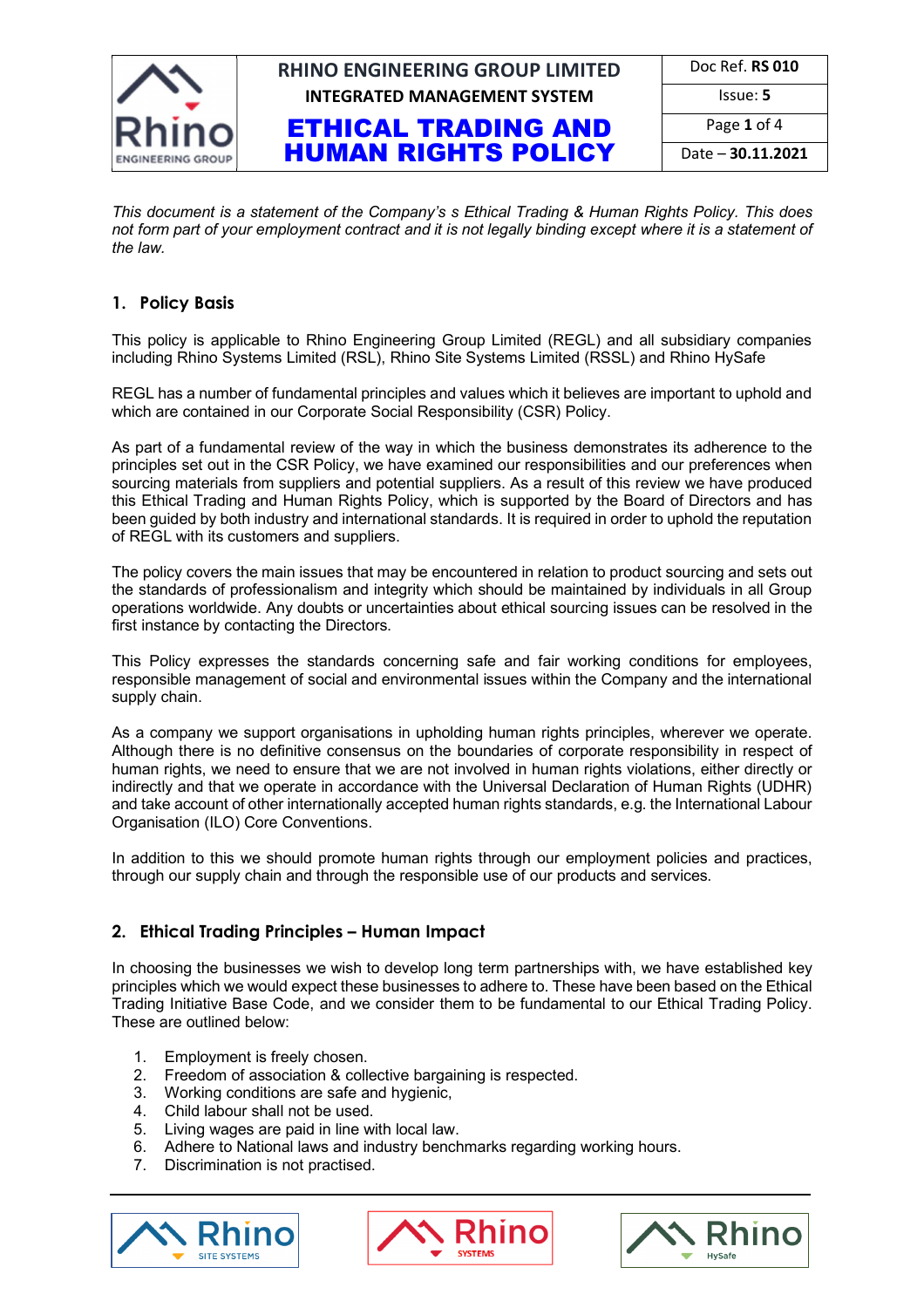

# **RHINO ENGINEERING GROUP LIMITED INTEGRATED MANAGEMENT SYSTEM ISSUE: 5**

|            | Doc Ref. RS 010 |  |  |  |
|------------|-----------------|--|--|--|
| $lcm \sim$ |                 |  |  |  |

ETHICAL TRADING AND HUMAN RIGHTS POLICY

| Page 2 of 4       |
|-------------------|
| Date - 30.11.2021 |

8. Regular employment is provided

- 9. No harsh or inhumane treatment is allowed.
- **10.** Comply with Immigration Law. Only employ workers who have a legal right to work.
- 11. Committed to driving out acts of modern day slavery and human trafficking within its business and that from within its supply chains, including sub-contractors, and partners.

The Company acknowledges responsibility to the Modern Slavery Act 2015 and will ensure transparency within the organisation and with suppliers of goods and services to the organisation. These as well as the suppliers of services make up the supply chain within REGL. As part of the company's due diligence processes into slavery and human trafficking the supplier approval process will incorporate a review of the controls undertaken by the supplier. Imported goods from sources from outside the UK and EU are potentially more at risk for slavery/human trafficking issues. The level of management control required for these sources will be continually monitored. The company will not support or deal with any business knowingly involved in slavery or human trafficking.

#### **3. Ethical Trading Principles – Environmental Impact**

Suppliers should, as a minimum, comply with all statutory and local legal requirements relating to the environmental impacts of their business in their country. In addition, steps should be taken to optimise the use of energy and natural resources and reduce the generation of waste e.g.:

- **Waste Management:**  Waste is minimised and items recycled wherever practicable. Effective controls of waste in respect of ground, air, and water pollution must be adopted. In the case of hazardous materials, emergency response plans must be put in place.
- **Packaging and Paper:**  Undue and unnecessary use of materials shall be avoided, and recycled materials should be used wherever appropriate.
- **Conservation:**  Processes and activities shall be monitored and modified as necessary to ensure conservation of scarce resources, including water, flora and fauna and productive land in certain situations.
- **Energy Use:**  All production and delivery processes, including the use of heating, ventilation, lighting, IT systems and transportation, must be based on maximising efficient energy use and minimising harmful emissions.
- **Product Selection:**  Proactively work to ensure materials and products selected are environmentally beneficial.

#### **4. Ethical Trading Principles – Economic Impact**

REGL will not exert undue pressure on its suppliers in terms of price, discount, payment terms or other financial arrangements so as to jeopardise the long term viability of their operations. The Company aims to use a variety of assessment methods to verify ethical sourcing standards and will work collaboratively with our suppliers on the implementation of the Policy, which may include:

- Vendor assessment questionnaires or joint audits.
- Site visits.
- Individual and group employee interviews.

The Company may use external sources such as SEDEX (Supplier Ethical Data Exchange) to allow for wider research and to cross check details with third party assessments.





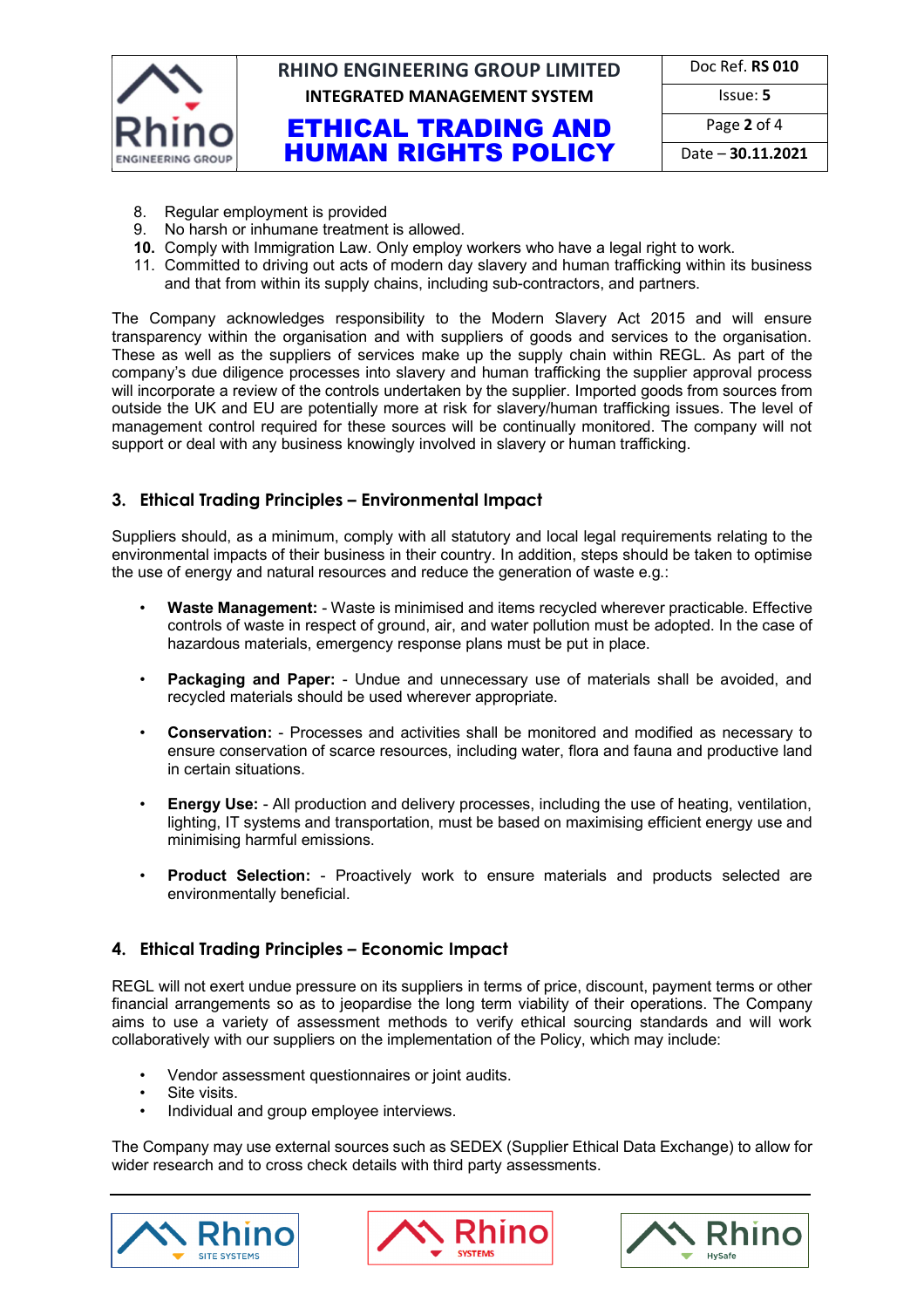

# **RHINO ENGINEERING GROUP LIMITED INTEGRATED MANAGEMENT SYSTEM ISSUE: 5**

|  | Doc Ref. RS 010 |  |
|--|-----------------|--|
|  |                 |  |

## ETHICAL TRADING AND HUMAN RIGHTS POLICY

Page **3** of 4

Date – **30.11.2021**

### **5. Principle – Operating**

We encourage a spirit of mutual trust between REGL and our suppliers and will work with them to achieve required ethical standards and as far as possible, at no increase in cost or decrease in quality.

- A Director will be assigned responsibility for compliance with this policy and effective communication of the policy to employees. Suppliers are expected to do the same.
- Suppliers and subcontractors will be treated fairly, honestly and in accordance with agreed terms.
- From time to time, suppliers may divulge confidential information to REGL and its employees. It is our duty to respect these confidences.
- Any complaints from suppliers will be dealt with promptly and fairly.
- It is not Company policy to knowingly infringe on the copyright, trademarks, patents or other properly registered intellectual property of others.
- Employees will ensure that contracts or arrangements agreed with suppliers are consistent with the values and principles outlined and that they do not reflect badly on the reputation of the Group.
- Any site visits conducted, or interviews completed, will be reported and the results communicated to suppliers to allow for transparency and feedback. We recognise this as a continuous improvement process, with the aim of working with suppliers to improve standards rather than find alternative sources of supply.

### **6. Arms/Weapons**

Suppliers shall not engage:

- In the manufacture of arms
- In the sale of arms to governments which systematically violate the human rights of their citizens; or where there is internal armed conflict or major tensions; or where the sale of arms may jeopardise regional peace and security.

## **7. Business Courtesies and Inducements**

Offering, giving, soliciting or receiving any form of bribe or under-the-table payment, including unauthorised gifts, is prohibited. Good judgment and moderation must be exercised to avoid misinterpretation and any adverse effect on the reputation of REGL or its employees.

## **8. Intellectual Property**

Suppliers and contractors must use REGLs trade information, copyrights, and trademarks only in a manner that is permitted under their contract with Rhino Systems.

Suppliers and contractors must not use trade secrets or proprietary or confidential information for their own purposes or disclose such information to unauthorised third parties. Suppliers and contractors must notify REGL of any unauthorised use of the Company name, trademarks and logo by any third party.